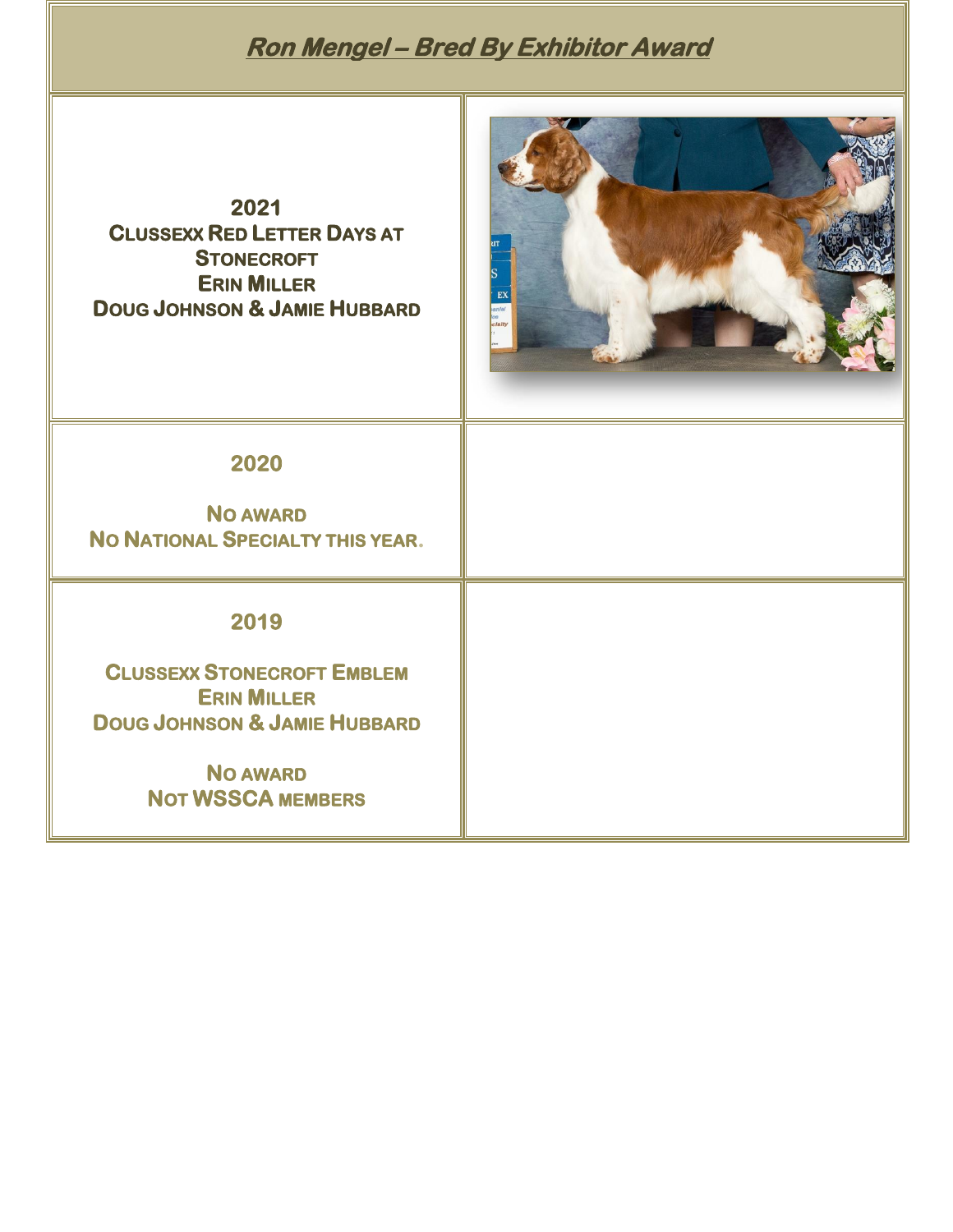**2018 REDSTONE'S JUST HAD TO BE ME RN BN DONNA WESEMANN** 



**2017** 

**ROLYART'S CYPRS BELL BEST KEPT SECRET CINDY FORD, SHELLEY TRAYLOR** 

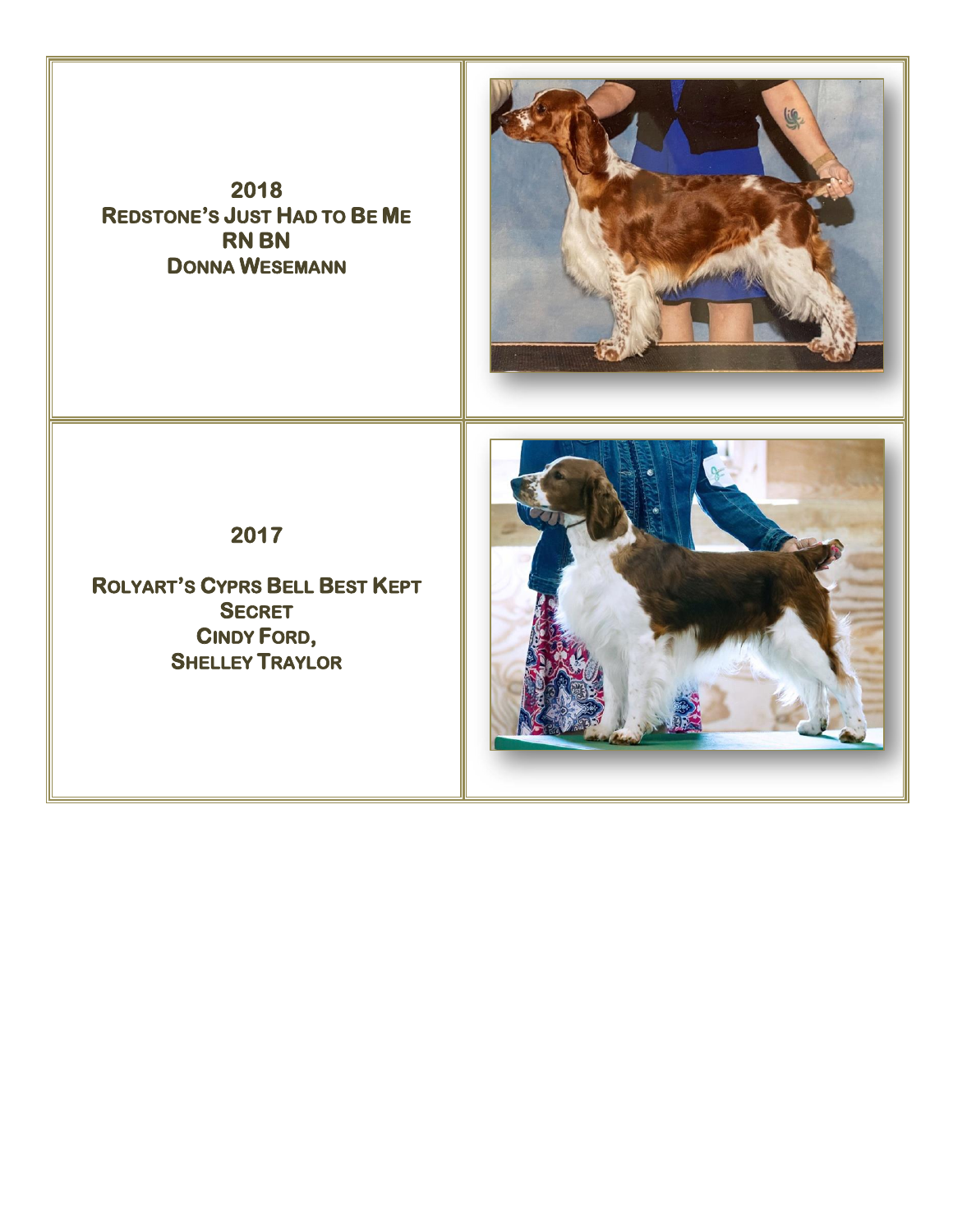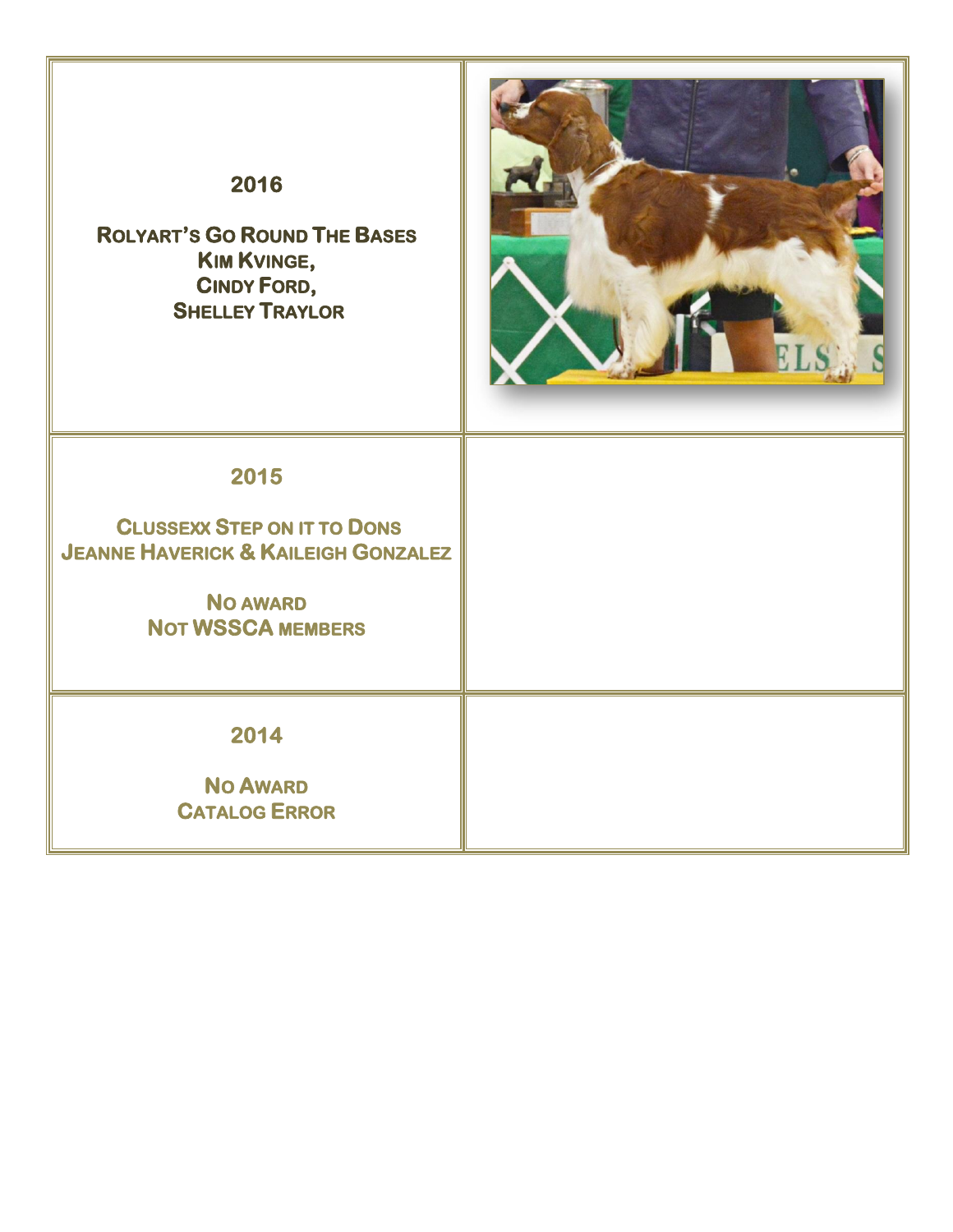

 **ROLYART'S IT'S MY PARTY CINDY FORD, SHELLEY TRAYLOR** 



**2012** 

**FOX RIVER'S LAMBEAU LEAP AMY & ANDREA PEASE** 



**2011** 

**ROLYART'S IT'S ALL ABOUT THE TIMING CINDY FORD, SHELLEY TRAYLOR** 

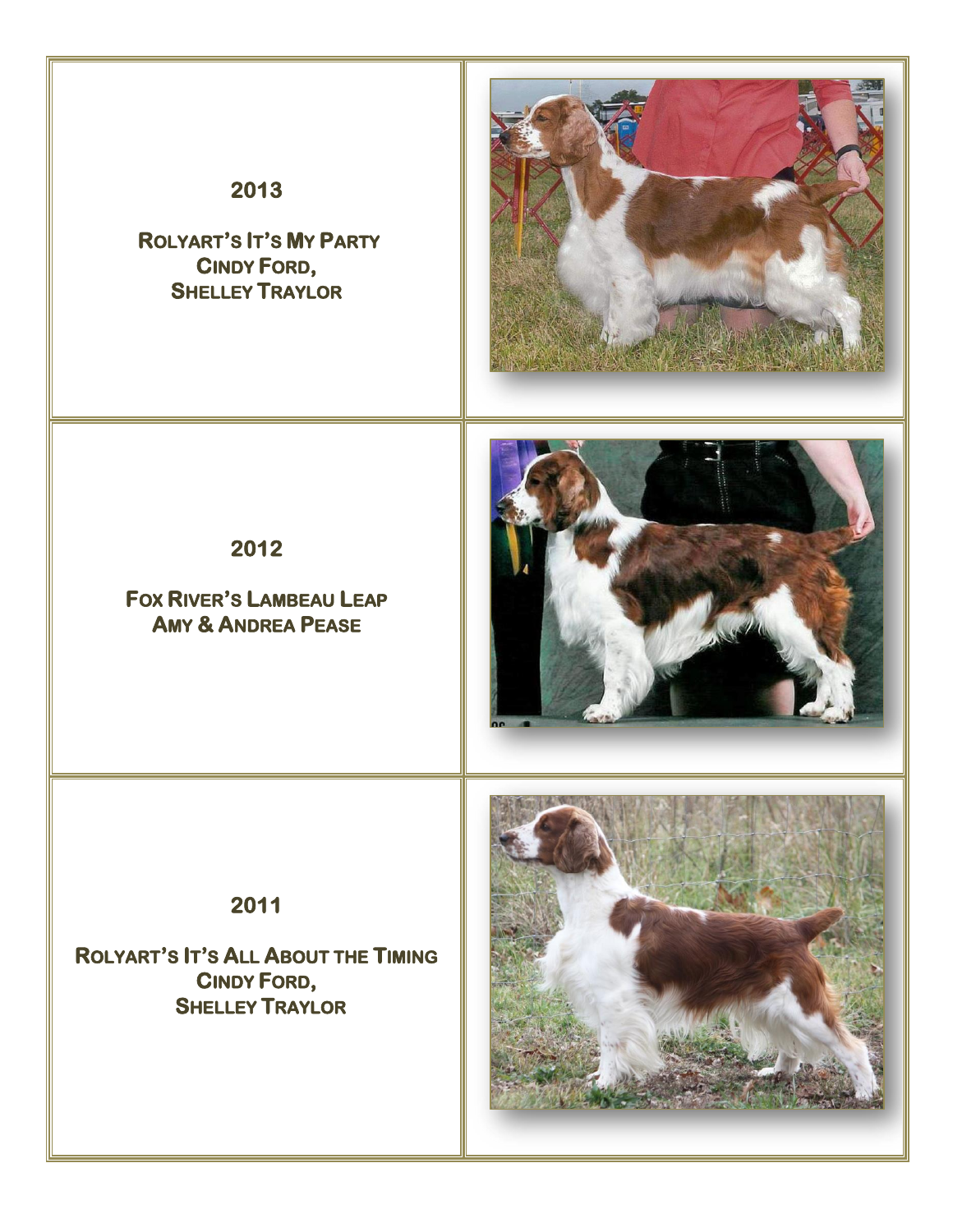## **2010 SAGA'S CODEX SANDRA ILLMANEN**



**2009** 

**KY-BRYN'S ONE MORE DAY PEGGY & BRYCE RUBLE**